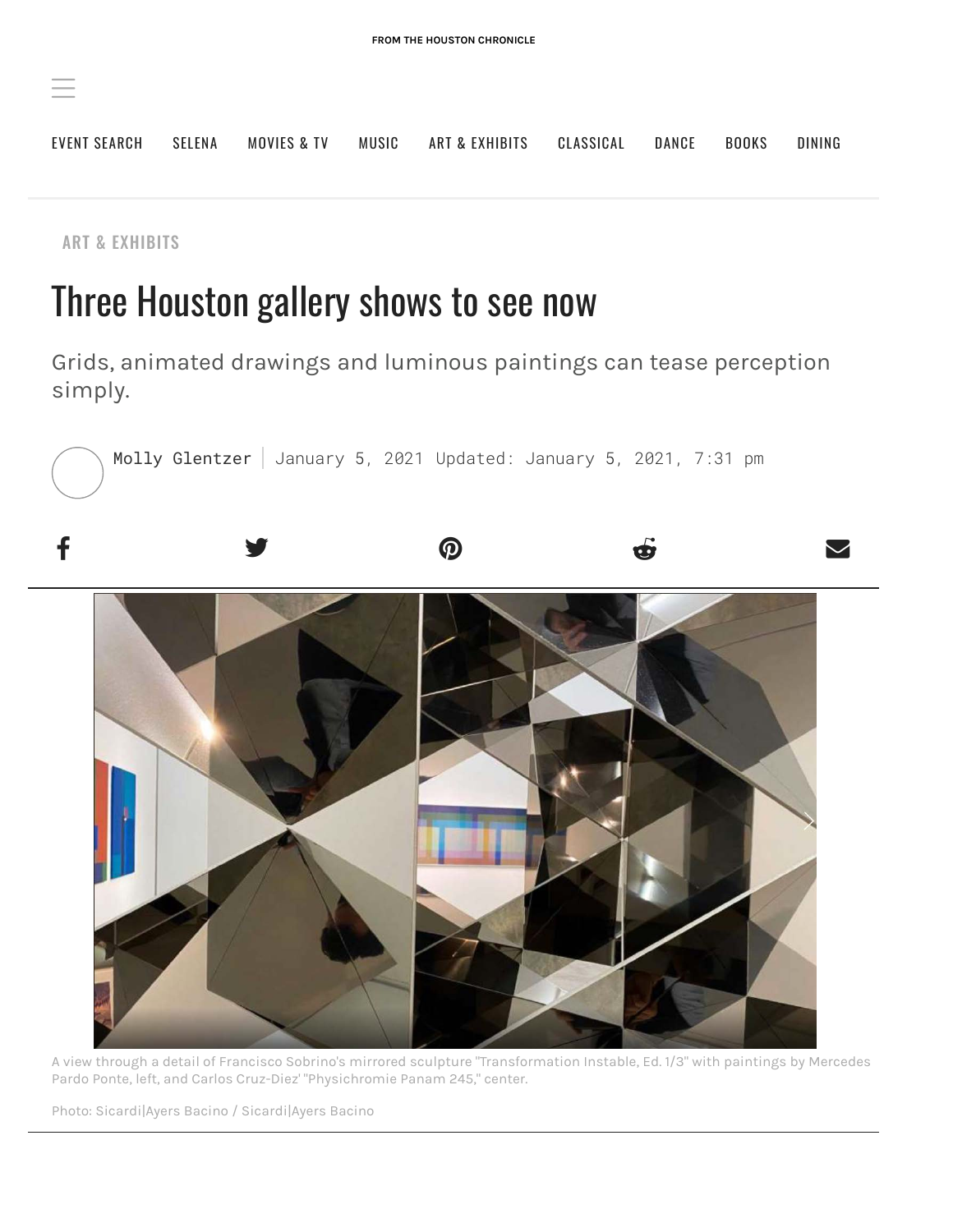So, you've watched every season of every TV series ever made and played computer games until your brain and thumbs ache, and this latest pandemic flare-up is doing nothing to help you wake from the stupor. Maybe your eyeballs could use a shot of art. Here are three shows whose artists play purposefully with visual perception, using an inspired simplicity of means.

## **'The Grid in Modern Latin American Art'**

The venerable Sicardi|Ayers Bacino represents the estates of many of the masters whose works fill the Latin American rooms of the Museum of Fine Arts, Houston's new Kinder Building. This show organized for December's virtual Art Basel Miami fair underscores the relationship. Its vintage but timeless kinetic pieces are by nine artists who enlivened Paris in the 1950s and '60s, knew each other and used the grid as a starting point to explore color and form.

Francisco Sobrino's faceted sculpture "Transformation Instable" (designed in 1971 and fabricated in 2013) stars like a giant magnet, pulling other works into view with its intersecting planes of mirrors. Sobrino and Julio Le Parc were among the founders of the experimental collective Visual Art Research Group. "They would go out onto the streets and involve people," says Melissa Caspary, the gallery's marketing director. Le Parc's lighted "Continuel Lumiere," also a showstopper, contains hanging, reflective squares against a painted wood support.

Color plays a role in the effects of works by Carlos Cruz-Diez, Mercedes Pardo, Antonio Asis, Luis Tomasello and Alejandro Otero. While many of Cruz-Diez's later works are technology driven (the new "Cromosaturación MFAH" tunnel is one of his last designs), the artist's hands are more present in early, muted works such as 1968's "Physichromie 377." Asis' small gouaches from the 1960s work their magic without fuss, too. Asis, Tomasello and others continued to tease the eyes with basic but elegant Op Art techniques late into their careers.

Be sure to go upstairs, where a companion show of Jesús Rafael Soto's kinetic beauties resides.

By appointment, through Jan. 16; Sicardi|Ayers Bacino, 1506 W. Alabama, 713-529-1313,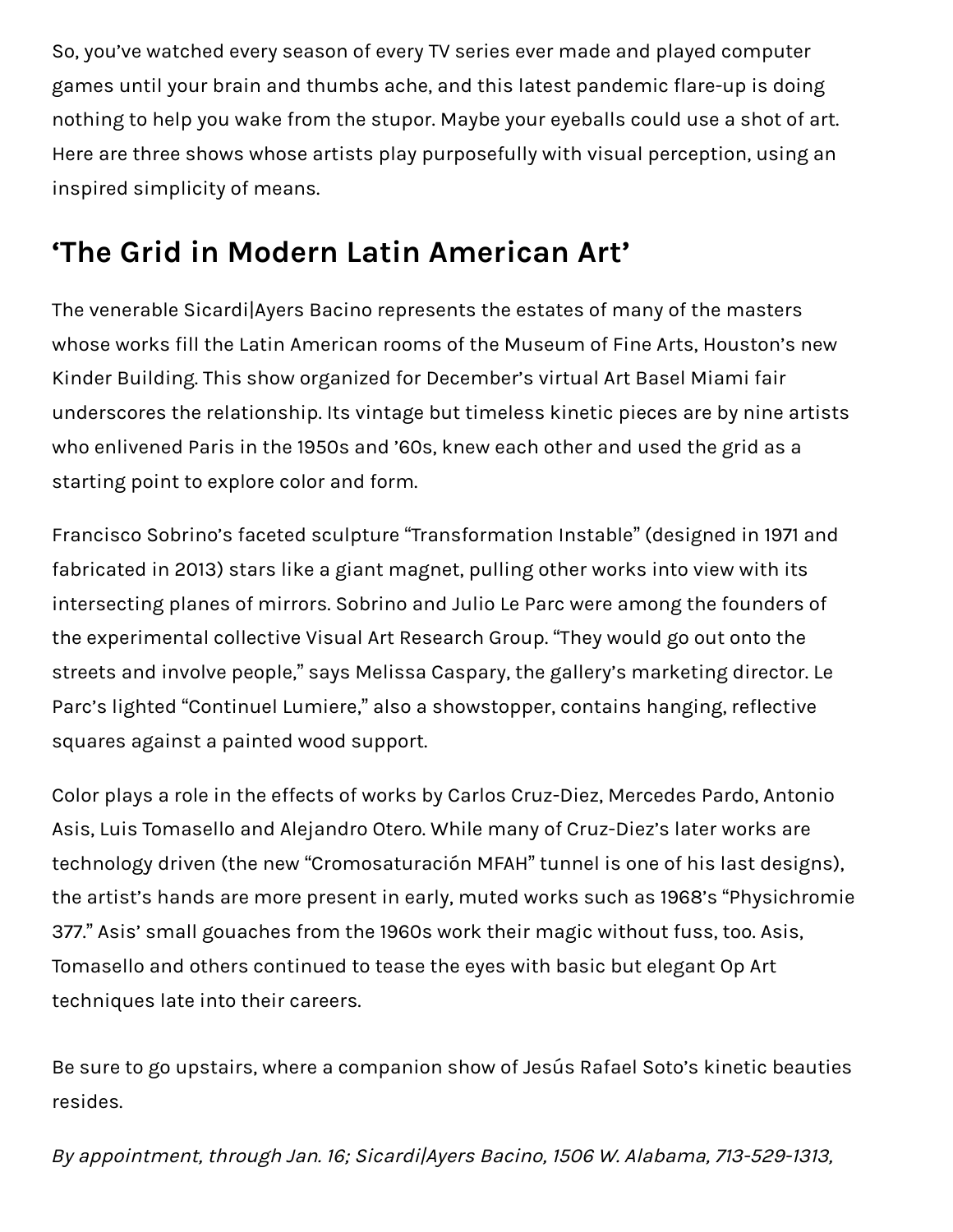#### **[sicardigallery.com](https://www.sicardi.com/exhibitions/the-grid-in-modern-latin-american-art)**

#### **'Hedwige Jacobs: Come Alive for a Few Seconds'**

The small, silhouetted figures Hedwige Jacobs drew by hand and animated to create videos in 2020 could be any or all of us. Some scurry like ants. Some do cartwheels or stretch. Others are isolated, banging against walls or trying to crawl through cracks. Barely more than stick figures, they somehow hold loads of human complexity in their futile motions.

"We're all alone, but we're all together," Jacobs says in a video walk-through of her first solo show at Anya Tish Gallery. Visitors literally join the scene as their huge shadows appear among the 120 busy figures of the quirky animated projection "Personal Space." A smattering of stationary figures drawn on the wall keep viewers grounded as they're immersed in a blank, white world of computer-generated busyness. Everyone's going somewhere and seemingly nowhere, with no destinations in sight.

"I'm interested in how people behave in space and towards each other, and how they share their personal space, which is ever changing," says Jacobs, a Dutch artist who lives in Houston.

Sometimes she draws on found materials such as small, deconstructed boxes, but Jacobs also uses household objects as canvases. The show's large installation holds a fantasy room of these works, many of which incorporate a woven pattern that's as imperfect and enchanting as the little figures.

11 a.m.-5 p.m. Thursdays-Saturdays, through Jan. 16; Anya Tish Gallery, 4411 Montrose; 713-524-2299, **[anyatishgallery.com](http://anyatishgallery.com/content/hedwige-jacobs)**

## **'Ruth Pastine: Spectrum Depths'**

Color field painter Ruth Pastine, who aims for the sublime, responded to the pandemic's first months with a series of eyepoppingly bright works that shout with urgency but also offer a luminous antidote, glowing with hopefulness.

Her optically resonant paintings also challenge perceptions of color, light and space.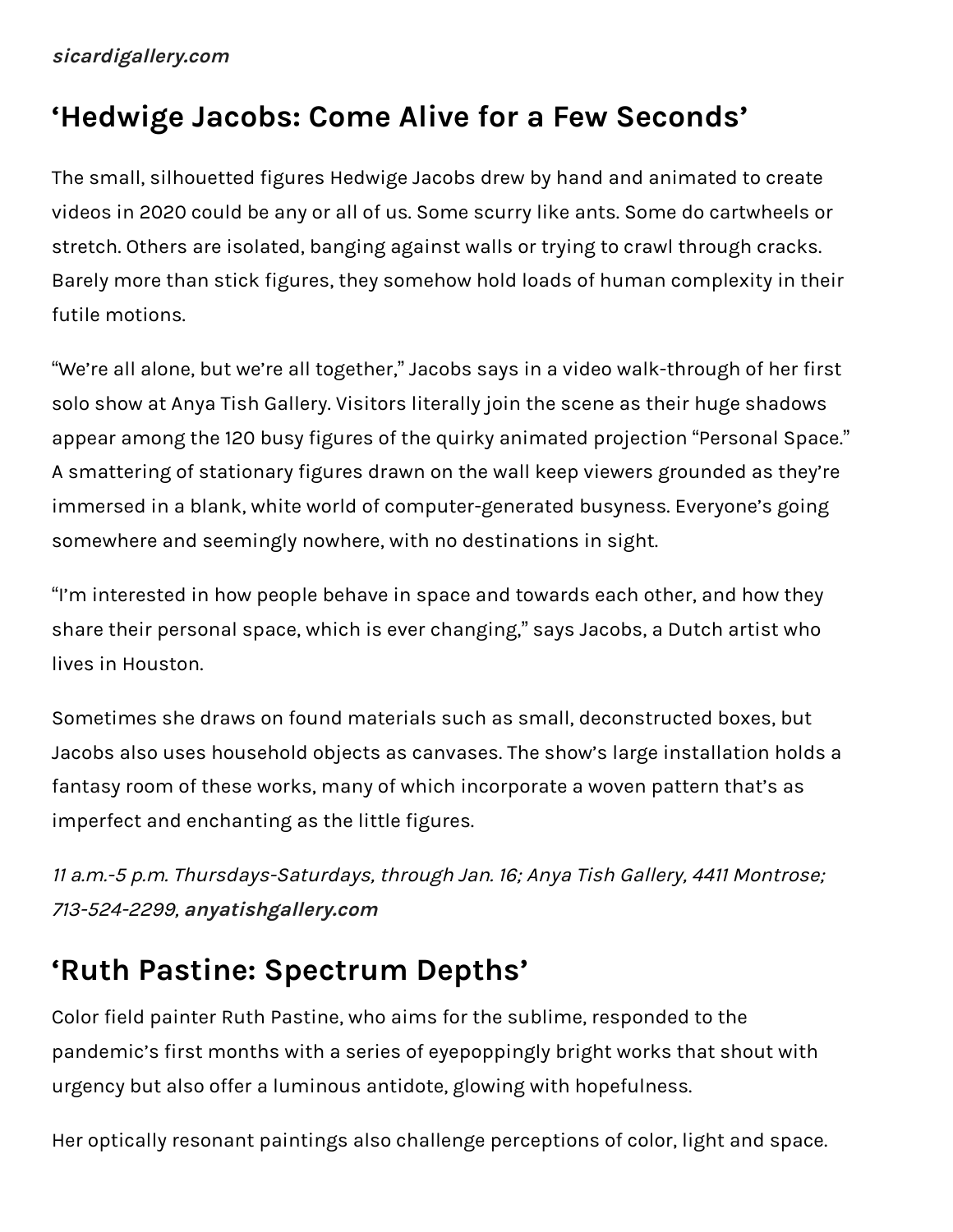Each one vibrates around nuances, reducing spectrums of yellow, blue, green and red to elemental forms with thousands of small brush strokes that resolve and appear seamless, as if they're made of no material you could touch.

You might need sunglasses to gaze at "Yellow 7" in particular, but the exercise makes for an ethereal escape.

1-5 p.m. Mondays-Saturdays, through Feb. 27; Gallery Sonja Roesch, 2309 Caroline; 713- 659-5424, **[gallerysonjaroesch.com](https://www.gallerysonjaroesch.com/)**

molly.glentzer@chron.com



Molly Glentzer Follow:  $\mathbf f$ 

Molly Glentzer, a staff arts critic since 1998, writes mostly about dance and visual arts but can go anywhere a good story leads. Through covering public art in parks, she developed a beat focused on Houston's emergence as one of the nation's leading "green renaissance"